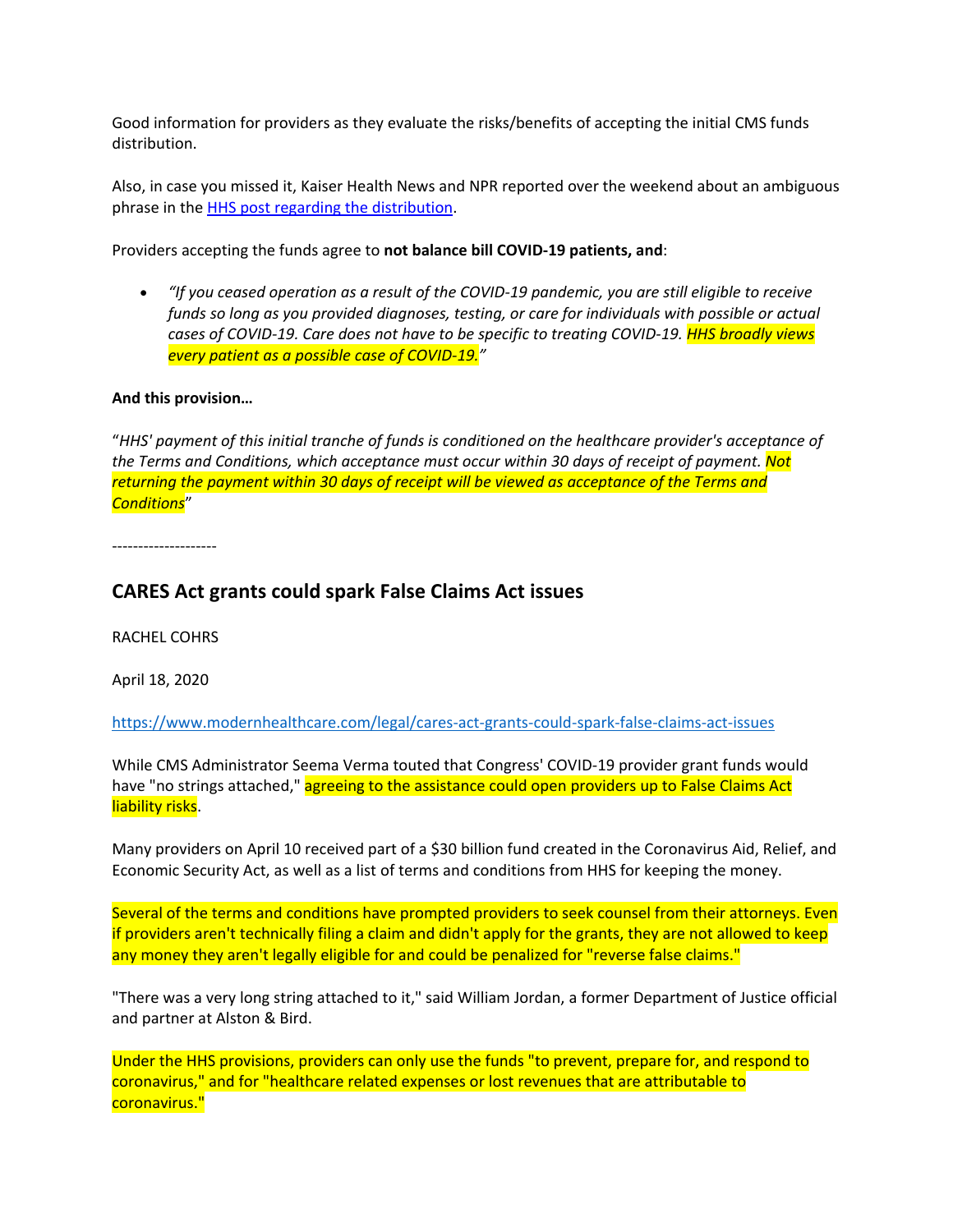Documenting lost revenues may be easier for providers if they can compare patient volumes from 2019 or 2020 budget projections, according to James Segroves, a partner at Reed Smith.

"That may be the cleanest way to try to demonstrate compliance and not have to deal with years of investigation," Segroves said.

If providers don't document how they are complying with any one of the terms and conditions, it could provide an opening for FCA litigation.

The grant conditions require providers to track how the money is spent for quarterly reporting requirements and future audits, which may be easiest if the funds are kept in a separate account. Jordan said it's still possible to use the funds without a separate account, but it's important to maintain stringent accounting practices.

The added requirement may force some health systems and practices to reprioritize their expenses and bulk up their compliance practices, especially if they don't have a sophisticated system in place.

"What your compliance plan is on January 1, 2020 is not the same plan that should be in place on May 1," King & Spalding partner Michael Paulhus said.

Providers could run afoul of false claims law if they use the grants to double‐dip for expenses that another assistance program covers. Some of the money can be used for payroll expenses, but with limits— employees can only be paid using grant funds up to an annual rate of up to \$197,300, so salaries for more highly paid workers would need to be paid at least partly using separate funds.

Grant recipients are also banned from billing out‐of‐network patients more for COVID‐19 treatments than they would have otherwise paid in‐network. But if contracts didn't exist previously, it could throw a wrench in calculating in-network rates, according to Hooper, Lundy & Bookman founding partner Lloyd Bookman. Insurers use a wide variety of benefit designs to determine those rates.

"I don't understand how providers do that in the real world," Bookman said.

Providers have 30 days to either agree to HHS' terms and conditions or return the grant money. Since some of the regulatory terms are ambiguous, some lawyers suggested their clients should keep a paper trail of how they interpreted HHS' requirements or reach out to the agency for clarification.

If any FCA issues arise in the future, having record of interpretations can help establish whether a provider intentionally tried to defraud the government.

"The regulations may change and the interpretations may change, and you have to be willing to repay the funds if that happens. But with the benefit of hindsight, this will be an important step," said Crowell & Moring partner David Robbins.

The regulatory system is moving at warp speed, and it's possible that more clarity on providers' obligations could come later. Bookman said he is currently advising clients to hold off on agreeing to the grant terms until later in the 30‐day window to make sure they have as much information as possible. If